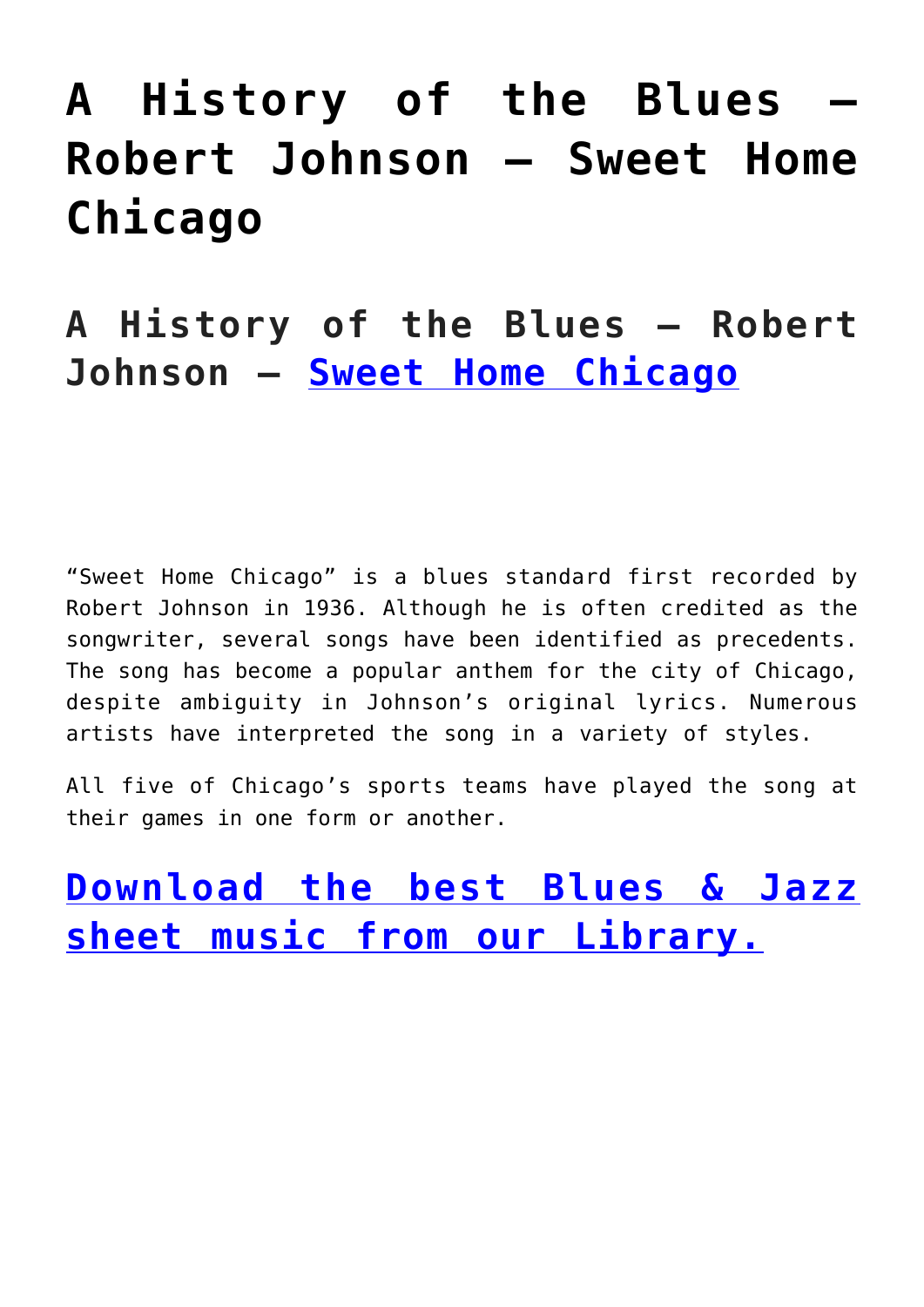

## **Robert Johnson**

We remember the bluesman Robert Johnson as the Jimi Hendrix of the 1930s, a guitarist of staggering skill who died before age thirty. Both found mainstream success, but Johnson's came posthumously: in fact, his music and Hendrix's first music hit it big in the same decade, the 1960s. King of the Delta Blues Singers, an album of Johnson's songs released by Columbia Records in 1961, had a great influence on the likes of Bob Dylan, Keith Richards, Robert Plant, and Eric Clapton, who calls Johnson "the most important blues singer that ever lived." How did this poor young Mississippian come by his formidable abilities? Why, he sold his soul to the devil at the crossroads, of course.

Or at least that's what we all seem to have heard. And indeed, doesn't the legend make the opening line of "Cross Road Blues," King of the Delta Blues' opening number, that much more evocative? "I went down to the crossroads," he sings. "Fell down on my knees. Asked the Lord above for mercy, 'Take me, if you please.'" Well, it could've been the Lord, or it could have been the other one. But in fact we have precious little record of Johnson's life, and no direct references at all to his bargain with Beelzebub (animations of which we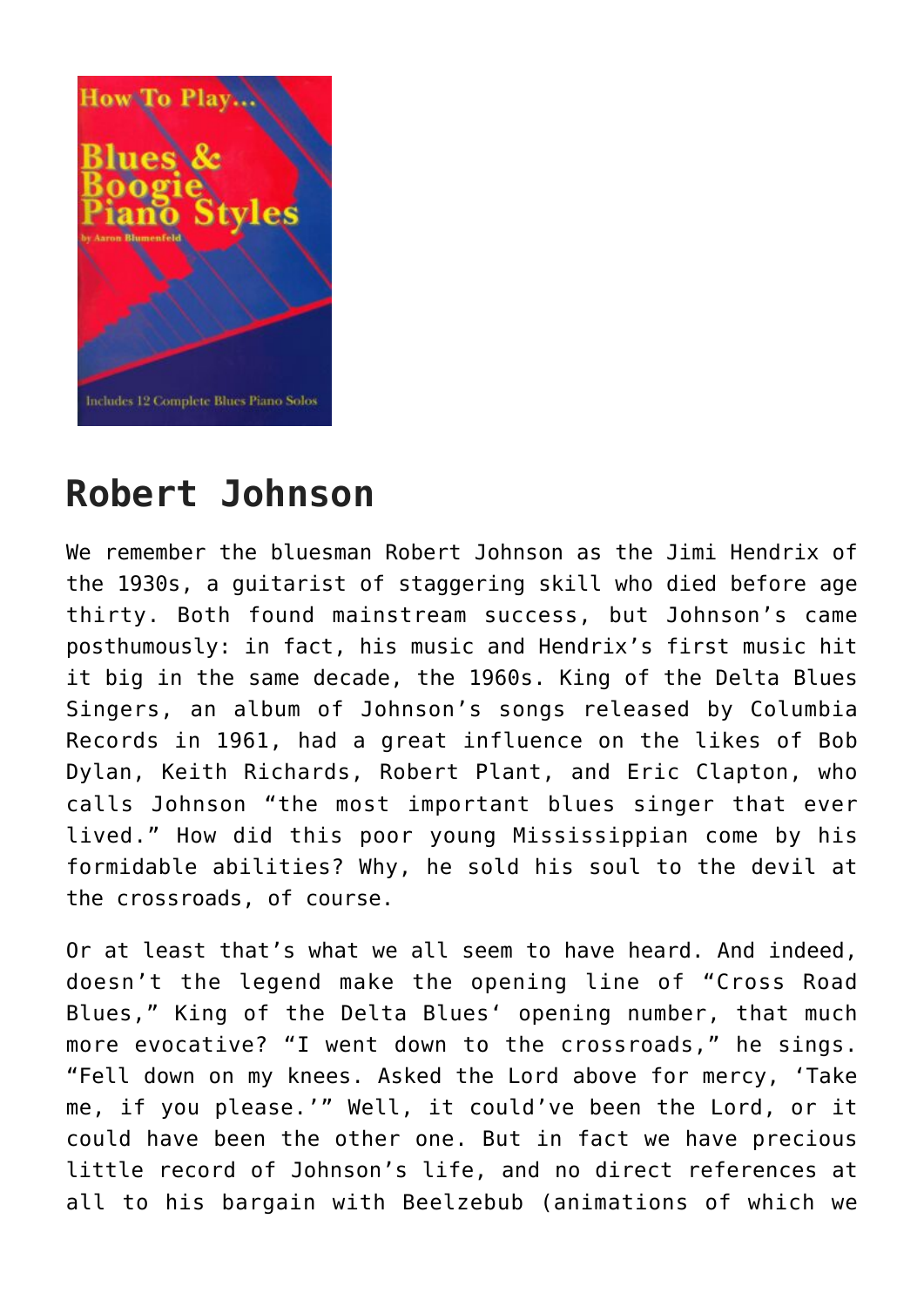previously featured here on Open Culture). Why has the legend stuck?

Johnson's wife was pregnant, but her and the baby died in childbirth. Understandable, Robert was distraught and did not know what to do. He decided to leave town for some time, and upon his return he was a changed man. He could play his guitar like a seasoned vet and his voice was silky smooth, a stark comparison to the terrible musician that the town locals remembered prior to his disappearance.

Many attributed his marked progress to meeting the devil during his travel and Johnson sold his soul in exchange for becoming a better musician. Some new speculation has emerged concerning Robert Johnson and the location of where he made his pact with the Devil.



Many fans go to the crossroads at Highway 61 and highway 49 in Clarksdale to pay their respect due to them, thinking this is the legendary location where the pact with the Devil was made. Some new evidence may suggest this may not be the correct location. Many of the 80 and 90-year-old southern bluesmen, along with many historians and blues music researchers, suggest that the location Robert was talking about is in Rosedale.

Although of course no one will TRULY know, but his song does mention in the lyrics the city: "Going up to Rosedale, got my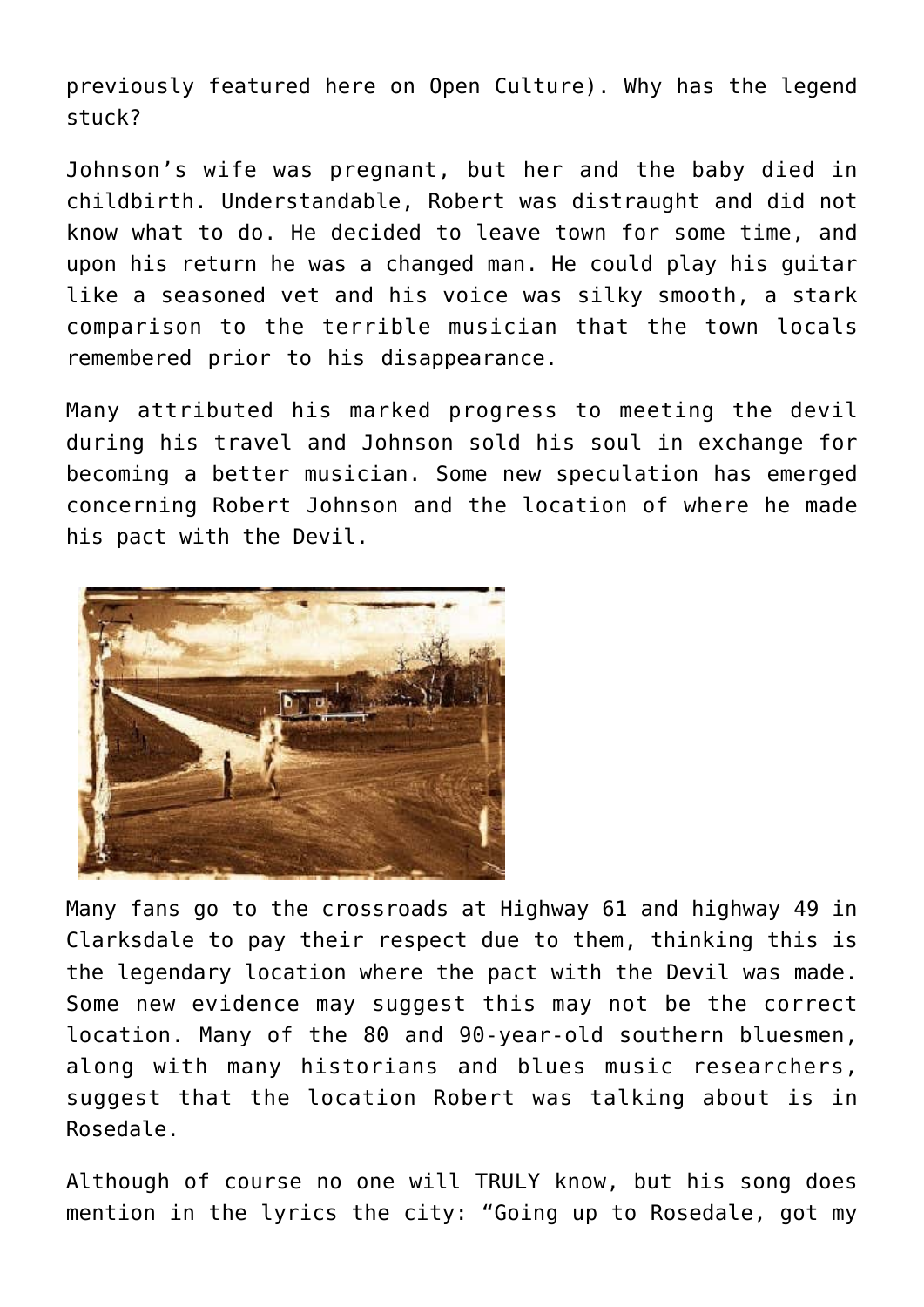rider by my side". But Son House states that he knowsfor a fact where this deal was made. According to the legendary blues musician, he states itwasn't in Clarksdale. The claim is that it was where highway 8 intersects with highway 1.

The Devil marks his territory with an "X", the crossroads, According to voodoo claims and legends, the Devil has to hang close to the river, meaning the mark could never be made so far from the river as Clarksdale. Rosedale is located right by the river and this verifies the folklore.Only the Devil and Robert will only truly know which are the correct crossroads.

The truth is that Robert never went to the crossroads looking for the Devil, he was waiting for him as Johnson passed through from Beulah on his way to Helena. The Devil and his dog greeted Johnson here and the dog seized Robert and shook him violently; When he did, the strings in Johnson's guitar shook and vibrated and the blues emerged from those sounds.

The devil told Johnson, "…..the dog is not for sale, but you can buy that sound." Robert wanted it so bad, the deal was made. From there, he was a master.

At the age of 27, Johnson died on August 16, 1938, some say that the devil came to collect his due, but others stated that he was poisoned by the jealous husband of a woman that Johnson flirted with.

While strychnine has been suggested as the poison that killed Johnson, at least one scholar has disputed the notion. Tom Graves, in his book Crossroads: The Life and Afterlife of Blues Legend Robert Johnson, relies on expert testimony from toxicologists to argue that strychnine has such a distinctive odor and taste that it cannot be disguised, even in strong liquor. Graves also claims that a significant amount of strychnine would have to be consumed in one sitting to be fatal, and that death from the poison would occur within hours, not days.